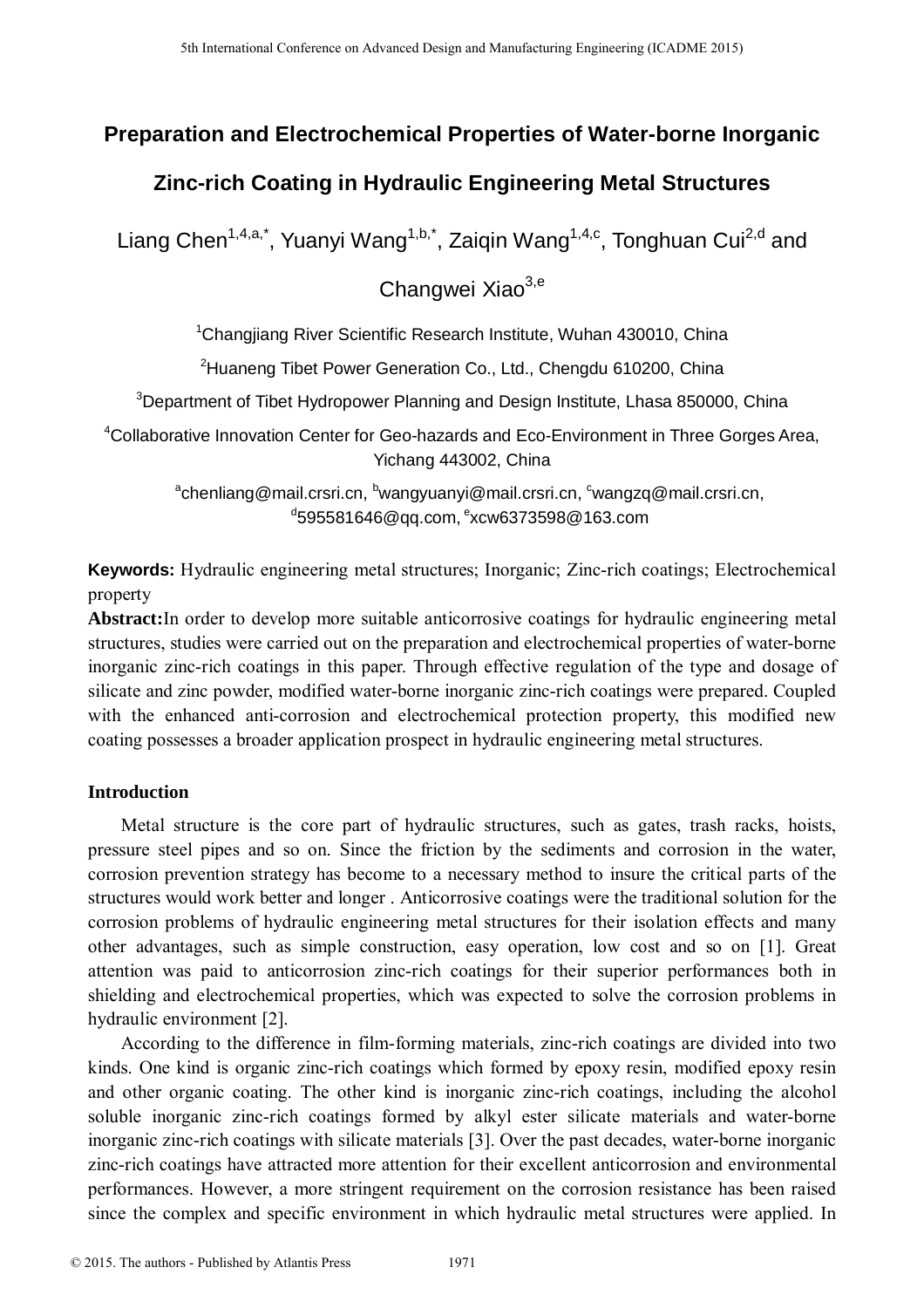this paper, the preparation of water-borne inorganic zinc-rich coating was studied. Besides, the influence of the type and dosage of zinc powder to the electrochemical protection property was also discussed. The result indicated that the optimal scheme of water-borne inorganic zinc-rich coatings has important significance and application value in the study of hydraulic metal structure corrosion resistance.

# **Experimental**

**Materials preparation.** Silica-sol, along with a small amount of organic siloxane, were dissolved into the potassium silicate solution with different modulus. The high-modulus potassium silicate solution was prepared successfully after the solution was dispersed at the speed of 500r/min for about 240 minutes. Then the silicone-acrylate emulsion with the solid content of 30% was added into the above solution [4]. The modified potassium silicate solution was obtained after the solution was stirred at the temperature of 25 °C for about 40minutes. The obtained water-borne inorganic zinc-rich coatings were prepared after the modified film materials and sphere or flaky zinc powder was mixed according to the Standard HGT 3668-2009 Zinc-Rich Primer.

**Electrochemical test.** The electrochemical measurement system was composed with TD3720 potentiostat and IBM586 microcomputer. The corrosion resistance tests of 100 mm<sup>2</sup> membrane layers under different conditions were carried out in 3.5% NaCl solution at room temperature. In the tests, the working electrodes were coated specimens treated by zinc coating, while the reference electrode was calomel electrode and auxiliary electrodes was copper electrode. The electrochemical measurement system was set as scan rate at 60 mV/min, voltage at 0-5000 mV and 1000 $\Omega$  of sample resistance.

## **Results and Discussion**

#### **Formulating**

Potassium silicate was commonly used as the binder in water-borne inorganic zinc-rich coatings for its good film-forming, movement stable, soluble and low cost. Silica-sol, along with a small amount of curing catalyst was dissolved into the potassium silicate solution with volatile content at 30% - 40% and modulus at 6.0. The solution was dispersed at the speed of 500r/min at  $40±5$  °C for about 3 hours. In the late reaction, the viscosity of the solution should be constantly tested until the end of the reaction at 10 - 15mPa·s and turned to translucent solution. Finally, as shown in Table 1, de-foaming agent, the flowing agent, toughening agent and other auxiliaries were mixed in to the above solution under low speed mixing condition to obtain component A of water-borne inorganic zinc-rich coating (component B was zinc powder).

| Table 1. Component A of water-borne inorganic zinc-rich coating |                 |  |  |  |  |
|-----------------------------------------------------------------|-----------------|--|--|--|--|
| Raw material                                                    | Dosage $(wt\%)$ |  |  |  |  |
| Potassium silicate solution                                     | 70              |  |  |  |  |
| Silica-sol                                                      | 20              |  |  |  |  |
| Anti-setting agent                                              |                 |  |  |  |  |
| Other auxiliaries                                               |                 |  |  |  |  |

Table 1. Component A of water-borne inorganic zinc-rich coating

According to the method described in Experimental section, 9 samples were prepared with the differences in dosage and type of zinc powder. The corresponding sample numbers were listed in Table 2.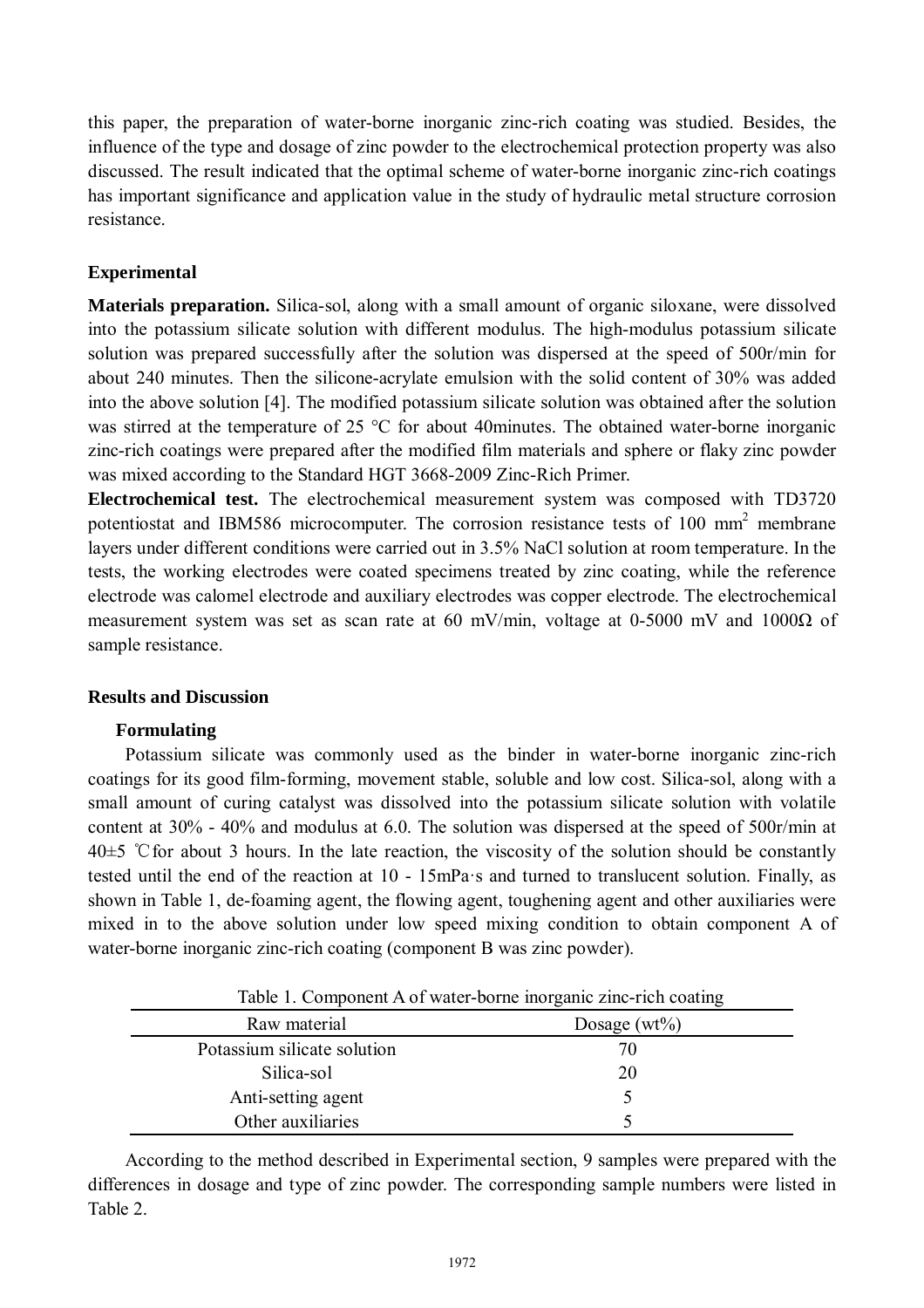| Table 2. Samples with unterent dosage and type of zinc powder. |     |     |     |              |     |    |    |  |    |  |
|----------------------------------------------------------------|-----|-----|-----|--------------|-----|----|----|--|----|--|
| Sample                                                         |     |     | S3  | 84           | S5  | S6 |    |  |    |  |
| Solid content of                                               | 40  | 50  | 60  | 70           | 80  | 90 | 40 |  | 60 |  |
| zinc powder                                                    | (S) | [S] | (S) | $\mathbf{S}$ | (S) |    |    |  |    |  |
|                                                                |     |     |     |              |     |    |    |  |    |  |

 $Table 2.$  Samples with different dosage and ty

\*Note:F—flaky zinc, S—spherical zinc.





Fig 1. Polarization curves of coatings at different solid content of spherical zinc coatings (a-S1, b-S2, c-S3, d-S4, e-S5, f-S6).

Figure 1 demonstrated the electrochemical test results of potassium silicate zinc-rich coating with different solid content of sphere zinc powder. As shown in Figure 1, the polarization potential tended to increase with the increase of solid content, which suggested a better electrochemical protection performance of the coating. As we can see, zinc powder relatively loosely wrapped in the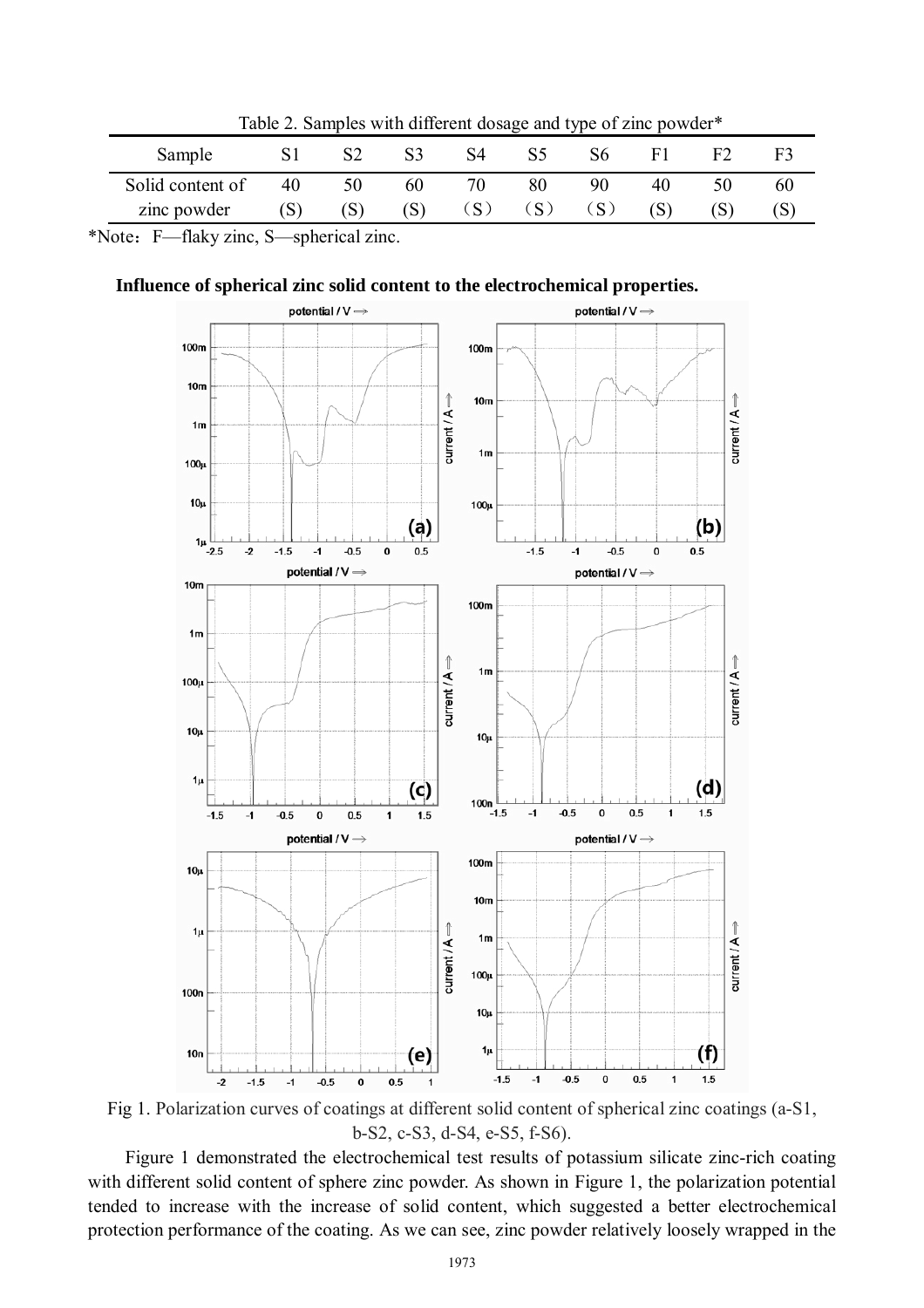zinc-rich coating when the solid content of zinc powder was too low. In this way, the only function of zinc-rich coating was shielding but without electrochemical protection. This electrochemical protection function of zinc powder would able to show up when the zinc powder reached at certain content and connected with the metal base in the external environment to form a corrosion cell.

With the increase of zinc powder content, a more uniform dense structure could be built in the zinc-rich coating when the solid content was in the range of 40% to 80%. As a result, the polarization potential at this range was 1.4 V, 1.2, 1.2V, 0.85 V and 0.7 V, respectively. This increment in polarization potential demonstrated that the electrochemical protection performance improved with the increase of zinc powder content. However, the anti-corrosion performances of the water-borne inorganic zinc-rich coating deteriorated severely when the solid content was more than 80%. This was due to too much zinc powder would lead to coating foaming in the humid environment where hydraulic metal structures were applied. On the other hand, the accumulation of excess zinc powder on the surface would easy to fall off under the action of external force. Local corrosion occurred on these coating defects as shown in Figure 2. Besides, the viscosity of the coating was also determined by the solid content. Too much or too little zinc powder would both be the challenges for the application technology of water-borne inorganic zinc-rich coatings [5].



Fig 2. Defect of coatings caused by the high solid content of zinc

#### **Influence of flaky zinc solid content to the electrochemical properties.**

Spherical zinc is used wildly in water-borne inorganic zinc-rich coatings for its simple production and price moderate. However, the coatings are easy to contract during curing process since the poor disparity of spherical zinc in water-borne inorganic zinc-rich coatings [6]. Compared to spherical zinc, there are some advantages to flaky zinc in theory as the following aspects [7]. Firstly, the high radius-thickness ratio of flaky zinc leads to a better settlement-resistance property than spherical zinc. Therefore, the inhomogeneity of zinc powder distribution during coating construction would greatly reduce [8]. Secondly, the interaction between spherical zinc particles is in the form of point to point contact while it is face to face structure in flaky zinc. This face to face structure greatly increased electrical contact area of zinc powder as well as more electric flux in the corrosion cell. As consequence, the electrochemical protection performance of water-borne inorganic zinc-rich coatings was magnified after modifying flaky zinc. In addition, a longer seepage path of corrosive medium in flaky zinc coatings could result in much less water and ion permeation in the coating. In this way, the anti-corrosion performance of modified water-borne inorganic zinc-rich coatings was enhanced by flaky zinc [9].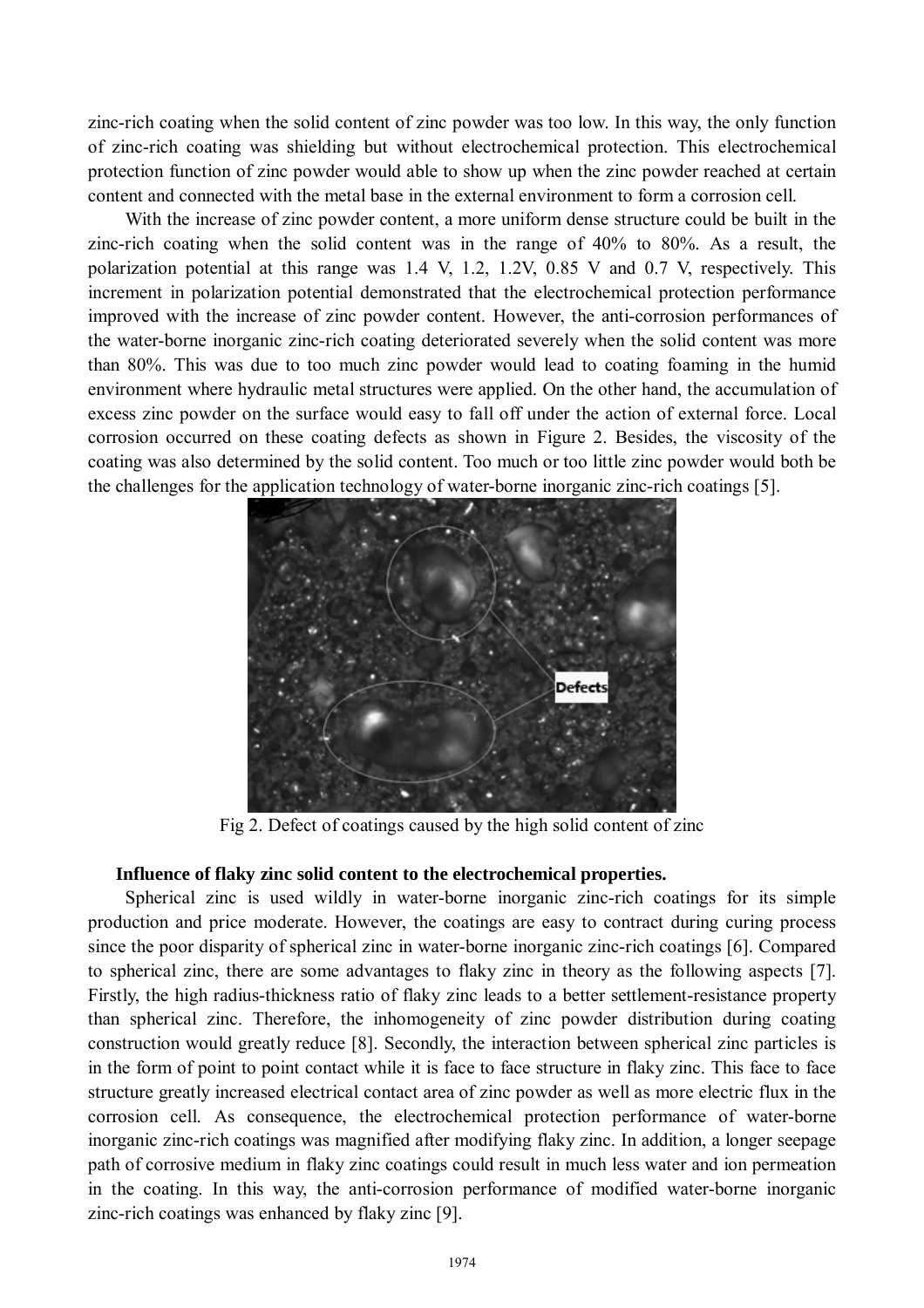In this paper, we compared the electrochemical performances of water-borne inorganic zinc-rich coatings with flaky zinc powder and sphere zinc powder. As shown in Figure 3, the polarization potential could reach -0.7 V when the solid content of flaky zinc was about 50%, which was in the same level of electrochemical protection performance with 80% solid content of sphere zinc. This result not only demonstrated the superiority of flaky zinc which discussed above, but also revealed that the utilization of resources could be improved by using flaky zinc.In addition, peeling off of the excess zinc and anti-corrosion performance deterioration also occurred when the solid content of flaky zinc was more than 60% with the similar way of sphere zinc-rich coating [10].



Fig 3. Polarization curves of zinc coatings (a-S5, b-F1, c-F2, d-F3).

#### **Conclusion**

In this paper, the preparation of water-borne inorganic zinc-rich coating was studied. Besides, the influence of the type and dosage of zinc powder to the electrochemical protection property was also discussed. The result indicated that flaky zinc powder was more cost effective and environmental than spherical zinc powder since zinc-rich coating with flaky zinc powder achieved the same anti-corrosion property (polarization potential at -0.72 V) while the dosage was 25% less than spherical zinc powder. It can be concluded that the optimal scheme of water-borne inorganic zinc-rich coatings has important significance and application value in the study of hydraulic metal structure corrosion resistance.

#### **Acknowledgments**

This work was financially supported by Non-profit Industry Research Special Funds Program of MWR (Grant No. 201301023), Basic Research Funds Program of Changjiang River Scientific